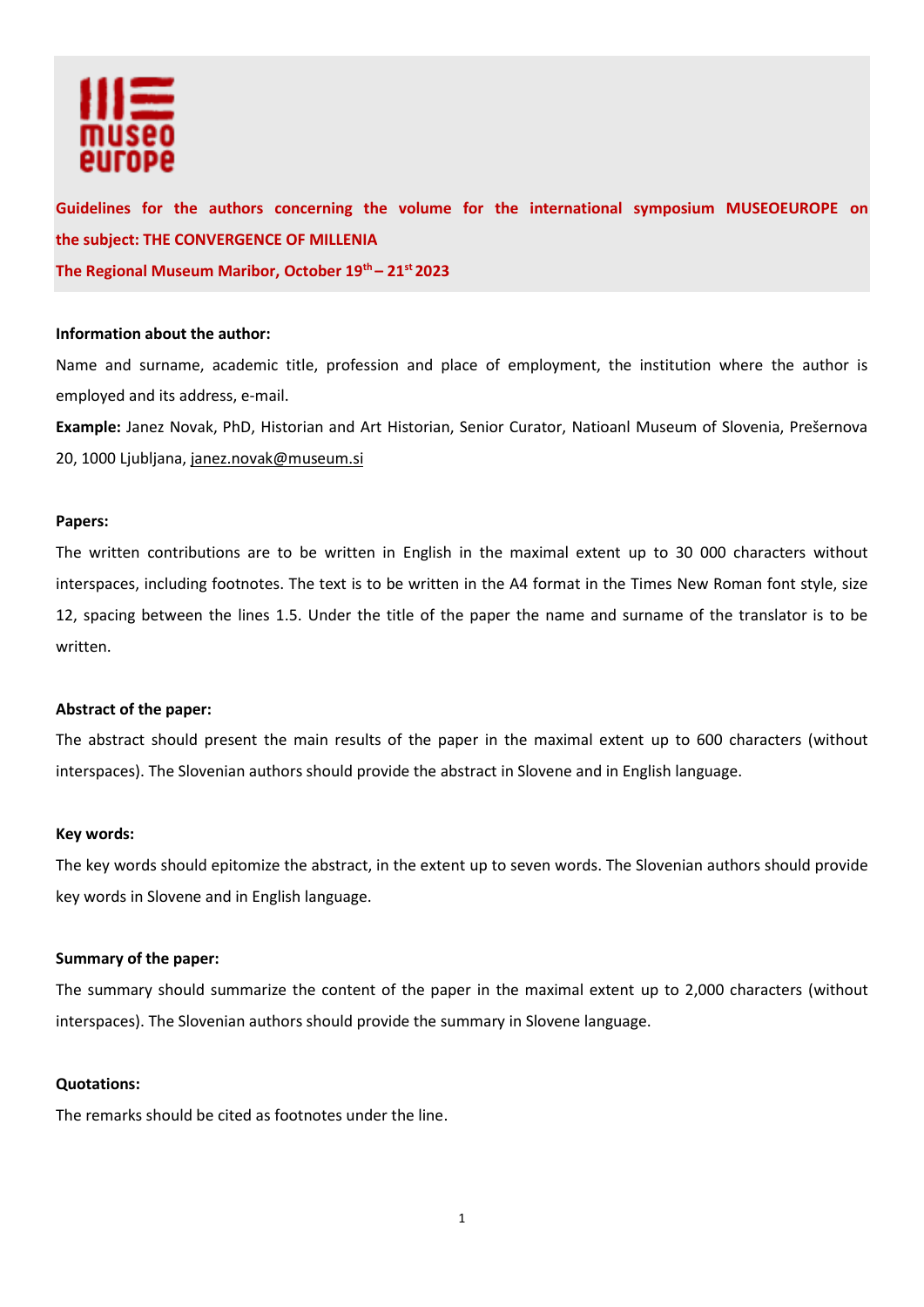Prevailing abbreviations are to be used for the quotations of archive sources, and then the name of the fond or the collection (signature, if it is on disposal), the number of the box, the number of the archival unit or the name of the document is to be stated.

**Example:** StLA, archival fond Tappeiner, box 7, document 5.

For the quotations of print media, the name of the publication, date, volume, year of issue, name and surname of the author, the title of the article and the page is to be stated.

**Example:** Marburger Zeitung, 4. 1. 1880, XXI, Rudolf Gustav Puff, Maria Rast, p. 5.

For the quotations of oral media, the surname, name of the source, location and date is to be stated. **Example:** Oral Source: Ferk Janez, Spodnji Duplek, 10. 1. 2015.

For the quotations of literature references the surname and the initial letter of the author's name, the year of the publication of the article/monograph and the page is to be stated. **Example:** CEVC, E. 1966, p. 87.

For the quotations of digital sources the surname and the initial letter of the author's name, the year of the publication, the title of the article/monograph, web publication, the date and the page is to be stated. Electronic address (URL) and the date of the quotation is to be added.

**Example:** HART, H. 2001, Fitting for a woman ahead of her time, Los Angeles Times on the Web, 3. 6. 2001, p. 12. [URL: http://articles.latimes.com/2001/jun/03/entertainment/ca-5690](http://articles.latimes.com/2001/jun/03/entertainment/ca-5690) (quoted 20. 5. 2016).

## **Sources and Literature:**

All sources and literature, which has been cited in the footnotes, are to be stated. The sources (archive sources, oral sources), print media (newspapers) and literature, are to be stated separately. In case of not using sources and print media, only literature is to be stated. The sources, print sources and literature is to be stated in alphabetical order.

### Archive sources:

Citation form: abbreviation of the archive name, full name of the archive, name and signature of the archival fond or collection, the number of the box, the number of the document.

Example: PAM, Pokrajinski arhiv Maribor, archival fond Kukovec, box 4, document 12.

### Oral sources:

Citation form: the surname and the name of the source, location and date. **Example:** Oral source: Brown John, Maribor, 10. 1. 2015.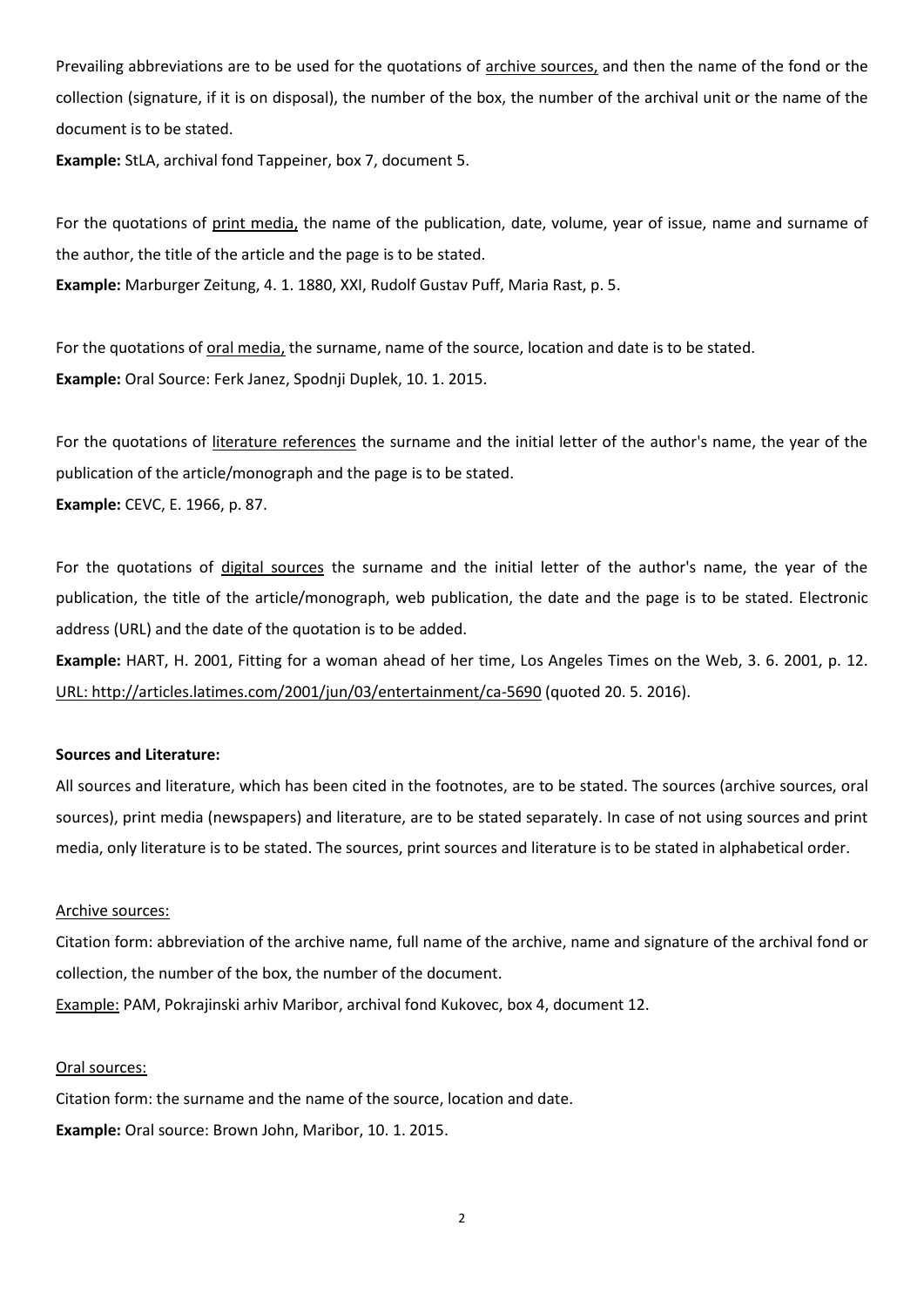#### Print media:

Citation form: name of the publication, date, volume, year of issue, name and surname of the author, the title of the article and the page is to be stated.

**Example:** Marburger Zeitung, 4. 1. 1880, XXI, Rudolf Gustav Puff, Maria Rast, p. 5.

#### Digital sources:

Citation form: surname and the initial letter of the author's name, the year of the publication, the title of the article/monograph, web publication, the date and the page is to be stated. Electronic address (URL) and the date of the quotation is to be added.

**Example:** HART, H. 2001, Fitting for a woman ahead of her time, Los Angeles Times on the Web, 3. 6. 2001, p. 12. URL: http://articles.latimes.com/2001/jun/03/entertainment/ca-5690 (quoted 20. 5. 2016).

When quoting websites as a source, write the website address and email address with the date of quotation.

**Example:** COUNCIL OF EUROPE, European Landscape Convention. URL: http://www.coe.int/en/web/landscape (quoted 9. 6. 2017).

## Literature – monographs:

Citation form: the surname and the initial letter of the name in block letters, the year, then the name and the surname are to be written out in full, the title of the monograph, locus and the year of the publication.

**Example:** CEVC, E. 1966, Emilijan Cevc, Slovenska umetnost, Ljubljana, Prešernova družba, 1966.

In case of a monograph publication from the world web, the same is to be stated as indicated above; the URL with the date of the quotation is to be added at the end.

**Example:** BARTSCH, Z., 1893, Zacharias Bartsch, Steiermärkische Wappenbuch von Zacharias Bartsch 1567, Graz&amp, Leipzig, 1893. URL: <https://download.digitale-sammlungen.de/pdf/1392111587bsb00072279.pdf> (quoted 24. 2. 2014).

## Literature – articles:

Citation form: the surname and the initial letter of the name in block letters, then the name and the surname are to be written out in full, the title of the article, the title of the periodical or volumes, for the periodical also the year's issue, the year, the number of the volume and the number of the page.

**Example:** CURK, J. 1976, Jože Curk, Proštijska cerkev in minoritski samostan v Ptuju, in: Časopis za zgodovino in narodopisje, year's issue 47, new line 12, 1976, vol. 1, pp. 31– 67.

### **Supplements:**

The pictorial material, photographs, maps are to be scanned in the 300 dpi resolution and saved as tiff or jpg files. The files of the pictorial material are to be named according to the subtitles in the text (e.g.: Image 1, Image 2, Image 3). What is to be cited in the subtitles concerning the pictorial material: consecutive number, author, the title of the picture, technique (lithography, oil on canvas, …), year, provenience, institution / source, name of the photograph.